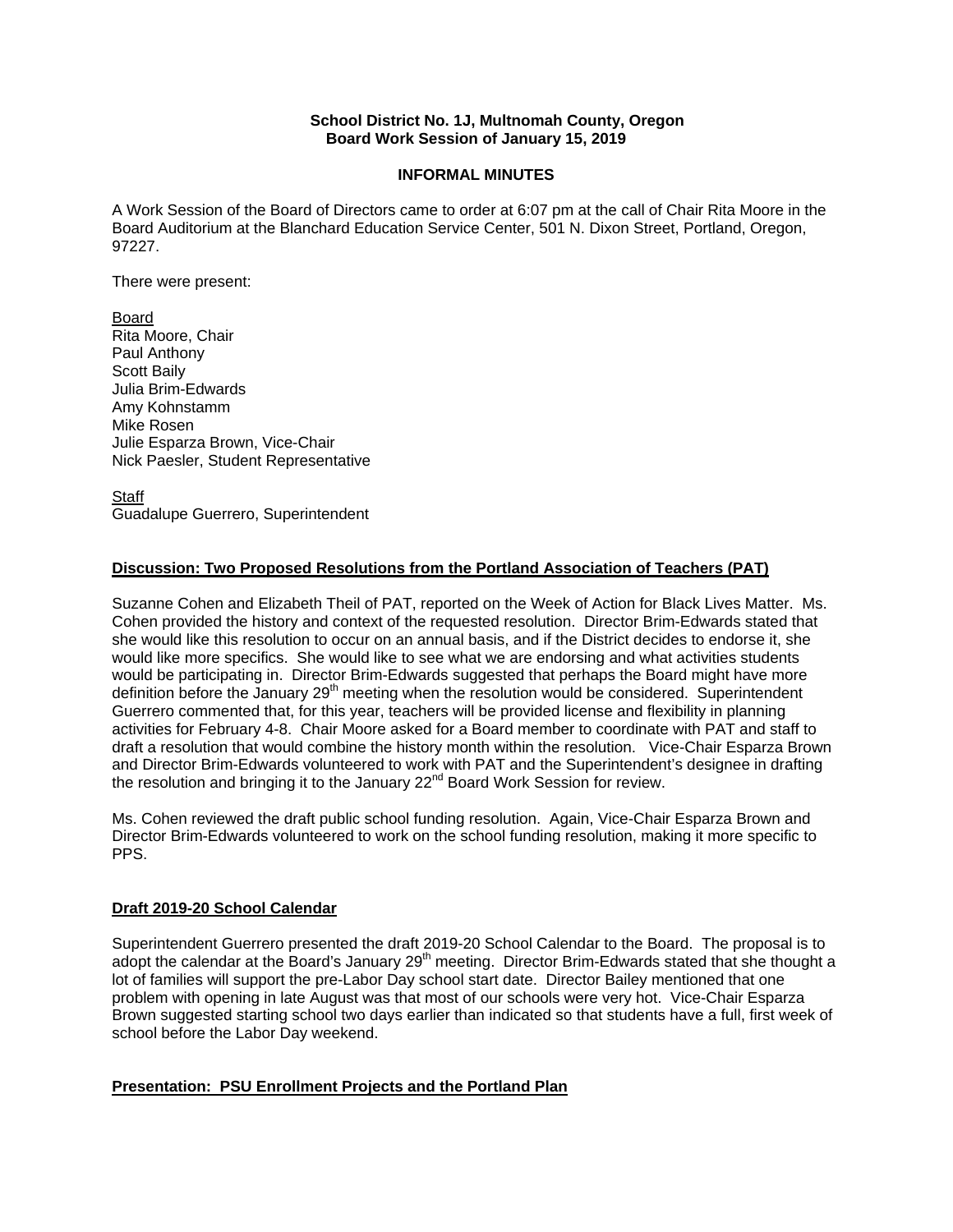January 15, 2019 Board Work Session Informal Minutes Page 2

Charles Rynerson of PSU and Joe Zehnder with the City of Portland, reported on enrollment projections and the Portland Plan. Director Kohnstamm commented that PSU forecasts have been relatively right on the mark. Mr. Zehnder stated that the City was in the process of re-engineering to accommodate the growth strategy of the Portland Plan; we need to get more units out of the land we have, and we want a permanent supply of affordable housing. Chair Moore asked how the City and school districts interact. Mr. Zehnder responded that the City works well with PPS; they share information with PSU, and they are interested in supporting the needs of PPS in the neighborhoods that are growing. The City has a comprehensive plan and a forecast for 25 years, and the District receives an annual check-on on that. Mr. Zehnder added that the dilemma was that this is the first year the City has declared school infrastructure as a critical piece that can be considered a constraint on the ability to grow. The City determined that David Douglas was the district that was not able to raise funds to meet their needs, so the City downzoned David Douglas a bit. The City has looked at the inner city and its growth and has discussed additional schools to serve those households. They have had the development capacity on the books since the 1980s. Vice-Chair Esparza Brown commented that other states make developers contribute to school facility needs. Director Kohnstamm responded that in Oregon, a developer cannot be charged System Development Charges for schools. Chair Moore mentioned that depending on what type of development occurs, the District will have a lot of kids or no kids. She worries about the development that is going on and parts of town where we will see declining enrollment in future years, and other areas the schools will be busting at the seams. Superintendent Guerrero stated that PPS is about to go into its own process of boundaries and planning in the next school year. Director Bailey indicated that, nationally, 63% of households are owner occupied. Within PPS, it is already in the lost 50s. Director Bailey asked if the City was zoning to make that number below 50%. Mr. Zehnder replied that he did not think you could draw that conclusion. In a 4-plex model, there is no reason they could not be owner occupied. Even multi-unit apartment buildings can be owner occupied.

# **Parks and Recreation IGA for Grant Parking Easement**

Sara King, Director of Planning and Asset Management, provided background information on the Grant Parking Easement. Director Kohnstamm questioned if there was any discussion around cost sharing on the improvements themselves. Ms. King responded that if it is a PPS project and we were initiating it, we pay for the infrastructure. She wasn't sure if the District asked the City if they would pay, but she was pretty sure they would have said no. Dan Jung, Chief Operating Officer, stated that Ms. King was correct; we had asked if the City would share the cost of maintenance and the City told us no. Director Bailey commented that he didn't see why PPS doesn't get exclusive use of the parking lot during the daytime. Ms. King responded that if we were to pus that request, she feels PPS would have more to lose than Parks would. In the spirit of cooperation, she thought we work without signage or without exclusive use during certain hours. If we have a problem we would talk to the City about it. The Parks Bureau would be using the parking lot during the summer for pool use; PPS wouldn't need as much parking in the summer. Chair Moore stated that she thought the Board was saying to be more assertive in dealing with the City in the future.

### **Summary of PPS Community Engagement Processes and Lessons Learned**

Superintendent Guerrero indicated that he had contracted with Jason Trombley to prepare a report of past initiatives that brought PPS to where it is today. Mr. Trombley reported that 2001 was his senior year in high school and performing the research for the report provided a view of what happened after he graduated. The time period of the report (2001-2019) is Student Representative Nick Paesler's cohort for his entire life. Even with all the change, communities stood up again and again and tried to fight back on what was imposed on the system. In 2001-2007, PPS faced a \$148 million shortfall and a decline of 8,000 students in those years. Communities were asked which schools should be closed. There are 40 resolutions from the Board between 2007 and 2008 which directed system change. The 2001 Local Option Levy began and coming into this school year, PPS has received over \$690 million dollars. That is greater than the operating budget for this school year. Communities invested that money into PPS. With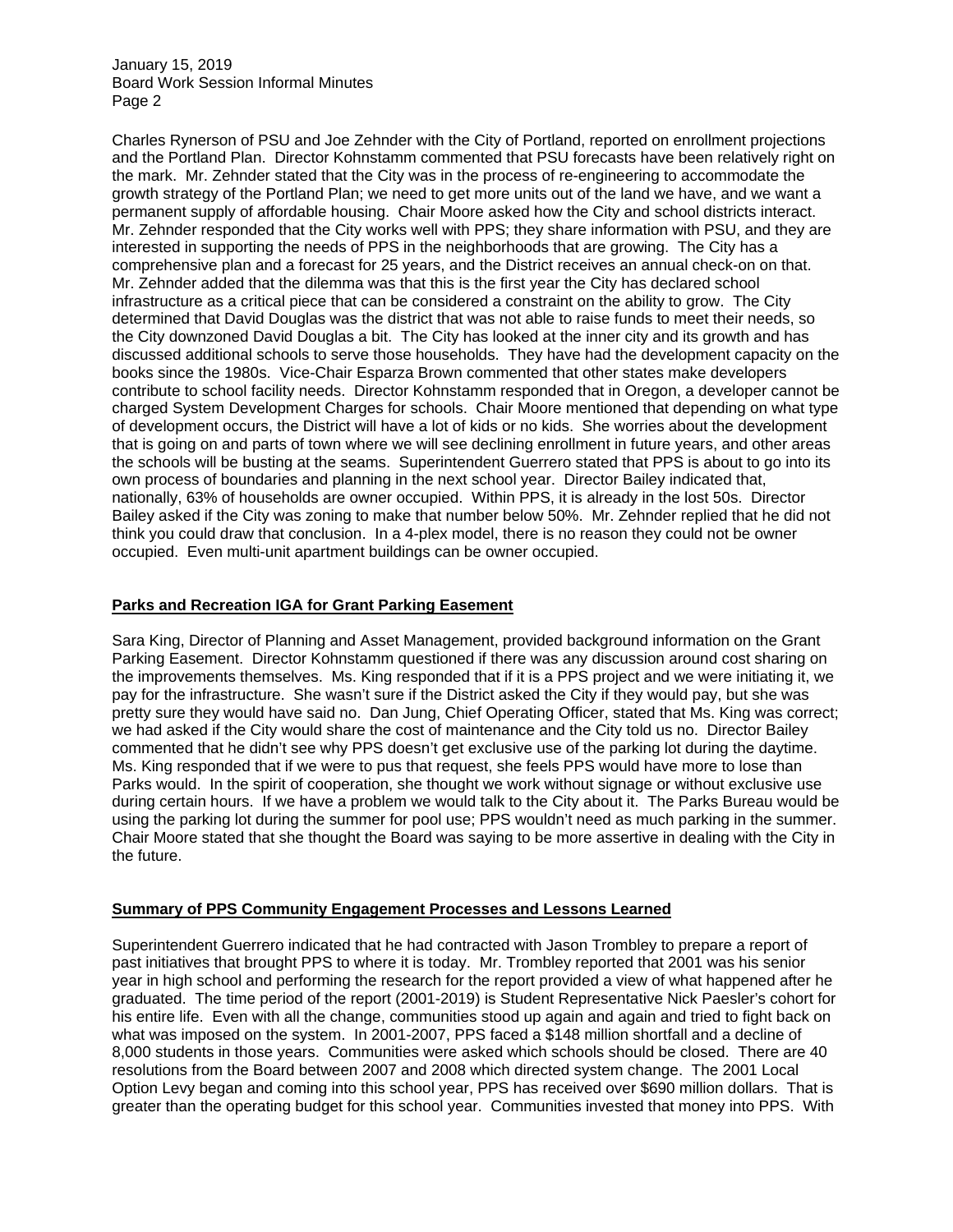January 15, 2019 Board Work Session Informal Minutes Page 3

the bonds that have passed, that was another \$1 billion to PPS. Communities were impacted differently; promises were not equally or equitably honored. With the Visioning Process, this is the prime time to build a new contract with families and children for the next generation and PPS needs to deliver on its promises. PPS needs to decide what it wants to achieve and make sure they deliver it to the students.

#### Mr. Trombley thanked all those who kept him and his students safe during boundary committee meetings.

Chair Moore asked Mr. Trombley for his takeaway lessons from his report. Mr. Trombley responded that: 1) every process PPS initiates has to align with the vision you want for the system and has to be clearly defined by the goals of the system; 2) don't underestimate the power of what students can do; we had student representatives on D-BRAC and they were very open on what they wanted; 3) don't let a process run forever; it needs a clear start and end date; 4) don't do a lot of processes at once; and, 5) if you are going to do a process and look at a bold change, only vote for what you can ensure the system will deliver. Align with your budget system.

Director Brim-Edwards stated that she was on the Board when the report begins in 2001. It was a time of an ending fund balance of \$200,000 and then we went into a recession. The District had a footprint that could handle 70,000 students, but enrollment was down to 45,000 students. It was the worst possible thing to go through as a Board Member because you were closing schools that were important to people. It was a thoughtful process, but no one wants their school to close. Mr. Trombley mentioned that communities and parents had lived through all of that. With the Visioning Process, you really have the chance to set new expectations. You can model how to push PPS forward.

Chair Moore stated that quite a bit of the report revolves around enrollment. Some of the actions taken during the enrollment decline were short-sighted. Some of the responses didn't leave us enough flexibility to deal with a changing future. We made long-term decisions that we regret now. She personally regrets the sale of Washington High School. As a Board member today, we have to remember what we do today could affect PPS 5-10 years down the road. She did not think they have any idea of what could happen to enrollment in ten years.

Director Anthony commented that one of the things that leapt out to him is that the Board has to be aggressively asking questions about issues. When we are short of funds, are we going to be making decisions that free up funds? PPS closed Humboldt because the District was short of money. The most we ever saved a year from that closing was \$60,000. The Board has to understand what we are voting on and consistently questioning perceived wisdom. The report helps to make that case.

Director Bailey mentioned that with a number of the processes, District staff did not act with integrity. Public trust was violated.

Director Brim-Edwards stated that as a student in PPS, she went to Washington High which had 800 students. Then they merged it with Monroe, and then closed Washington and Adam schools. One commonality with those schools were that they were low performing schools serving historically underserved students in the District. It will be important for use to look deeper; we have to change the quality of what is happening at the schools or we will not get the outcome or vision we want. She was concerned about the under-enrolled K-8s. What is happening in the classroom is going to be what drive families and keeps them in PPS. School quality is the biggest lever we have and not to just look at boundary changes as the Holy Grail as it was just one lever. Superintendent Guerrero concurred, stating that that was how his team operates; offering the highest quality education that we can. Director Bailey reminded him to not just look at test scores.